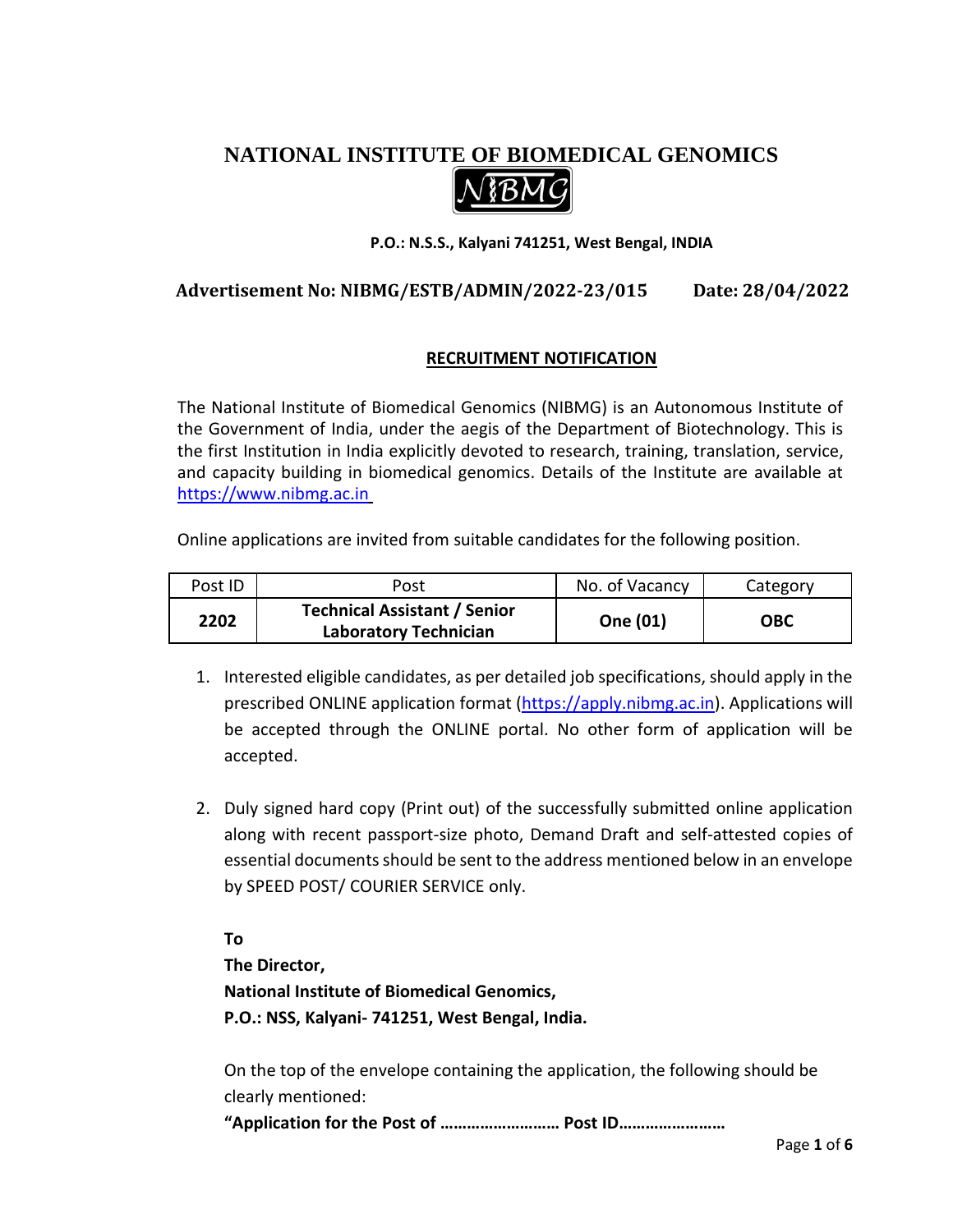**Last date for receipt of application (both through ONLINE and Postal service mode) at NIBMG is 30 days from the date of publication of this advertisement in the Employment news and 45 days for the candidates residing abroad, Andaman & Nicobar and Lakshadweep Island, States / Union Territories in the North Eastern region, Ladakh, Jammu, Kashmir, Sikkim, Subdivision Chamba and Lahaul and Spiti districts of Himachal Pradesh.**

**The eligibility criteria are listed below:**

#### **DETAILED JOB SPECIFICATIONS: (Direct Recruitment only)**

| Post ID                        | 2202                                                                                                                                                                                                                                        |                                                                                                                                                                                                                           |  |
|--------------------------------|---------------------------------------------------------------------------------------------------------------------------------------------------------------------------------------------------------------------------------------------|---------------------------------------------------------------------------------------------------------------------------------------------------------------------------------------------------------------------------|--|
| Post                           | <b>Technical Assistant / Senior Laboratory Technician</b>                                                                                                                                                                                   |                                                                                                                                                                                                                           |  |
| No. of Vacancies               | One (01)                                                                                                                                                                                                                                    | <b>Category: OBC</b>                                                                                                                                                                                                      |  |
| Pay Level                      | Pay Level – 06 as per $7th$ CPC                                                                                                                                                                                                             |                                                                                                                                                                                                                           |  |
| Upper Age Limit                | Not exceeding 30 years<br>(as on last date of submission of application against this advertisement)                                                                                                                                         |                                                                                                                                                                                                                           |  |
| <b>Essential Qualification</b> | (i) Bachelor of Science/ Bachelor of Technology/ Master of Science or<br>equivalent in Biotechnology and allied discipline from recognised<br>University / Institute with 05 years of work experience equivalent in<br>platform technology* |                                                                                                                                                                                                                           |  |
| Desirable Qualification        | array.<br>isolation from archived bio specimens.<br>3. Experience in working in Govt./Autonomous institutes/<br>Laboratories in a similar capacity.                                                                                         | 1. Work experience in high-throughput genomics platforms for whole<br>genome/targeted sequencing, RNA sequencing, GWAS and methylation<br>2. Hands on experience in common molecular biology work, DNA and RNA<br>Reputed |  |

# **\* Including BUT NOT limited to Genomics, FACS, Bioplex, Mass Spectrometry, Optical Microscopy and others.**

## **RELAXATION AND CONCESSIONS:**

- 1. Reservation/Relaxation/Concession of candidates belonging to different categories shall be as per Government of India directives.
- 2. Reservation/Relaxation/Concession for SC/ST/OBC candidates (as applicable) will be subject to submission of Caste certificate in the GOI prescribed format issued by a competent authority along with the application and at time of interview, if called for.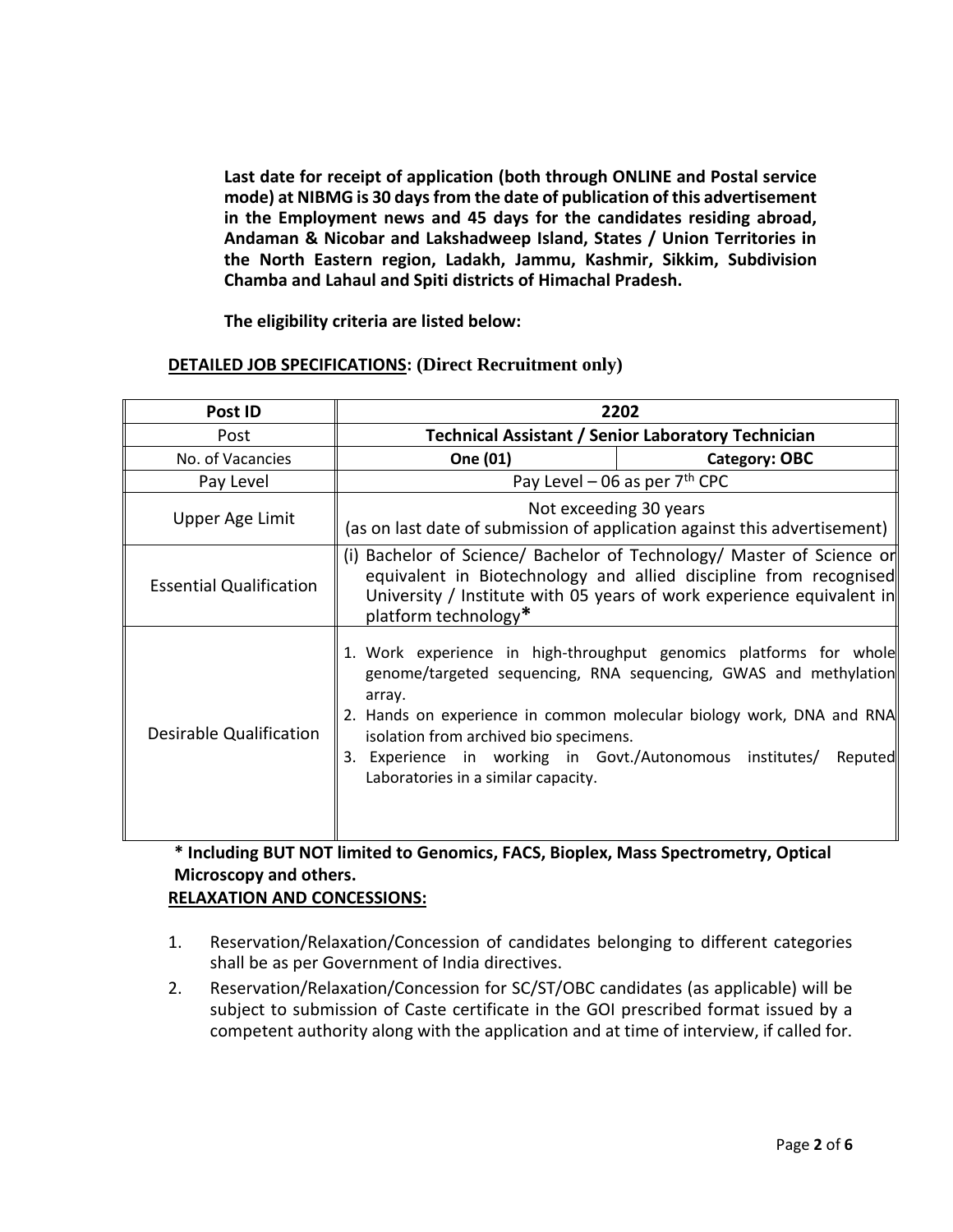#### **SELECTION PROCESS:**

The selection process shall consist of scrutiny of Applications and Short Listing, Written Test of shortlisted candidates. Application of candidates shall be scrutinized based on the eligibility criteria and job description given and the details of experience provided by the candidates.

- 1. In the event of number of applications being large, Institute will adopt Short Listing Criteria to restrict the number of candidates to be called for interview to a reasonable number, only from eligible candidates by any or more of the following methods.
	- (a) On the basis of higher qualifications than the minimum prescribed in the advertisement; or
	- (b) On the basis of Higher Experience in the relevant field than the minimum prescribed in the advertisement.

or

- (c) By counting experience only after the acquisition of essential qualifications. or
- (d) By holding a Recruitment Test.

The candidate should, therefore, provide complete information related to his/her qualifications and experience in the relevant field over and above the minimum qualifications. However, they must ensure that all information provided is true.

## *"NIBMG reserves the right to raise the minimum eligibility standards/ criteria and /or to conduct a screening test, to restrict the number of candidates to be called for Personal Interview, if so required."*

The decision of NIBMG regarding scrutiny of applications and shortlisting shall be final and binding. Appointment of selected candidates will be subject to their medical fitness in the Pre-Employment Medical Examination and as per GOI norms.

#### **PAY AND ALLOWANCES:**

Pay & Allowances and other benefits are same as applicable to Central Government Employees posted in Kalyani/Kolkata or place of posting. The pay and allowances etc. are presently admissible as per the recommendations of 7th Pay Commission of the Govt. of India. Other benefits include NPS, Medical reimbursement, LTC, etc. as per rules of the Govt. of India.

#### **HOW TO APPLY:**

1. Interested eligible candidates as per detailed eligibility criteria should apply in the prescribed application format through **"ONLINE"portal (https://apply.nibmg.ac.in)** only. No other form of application will be accepted.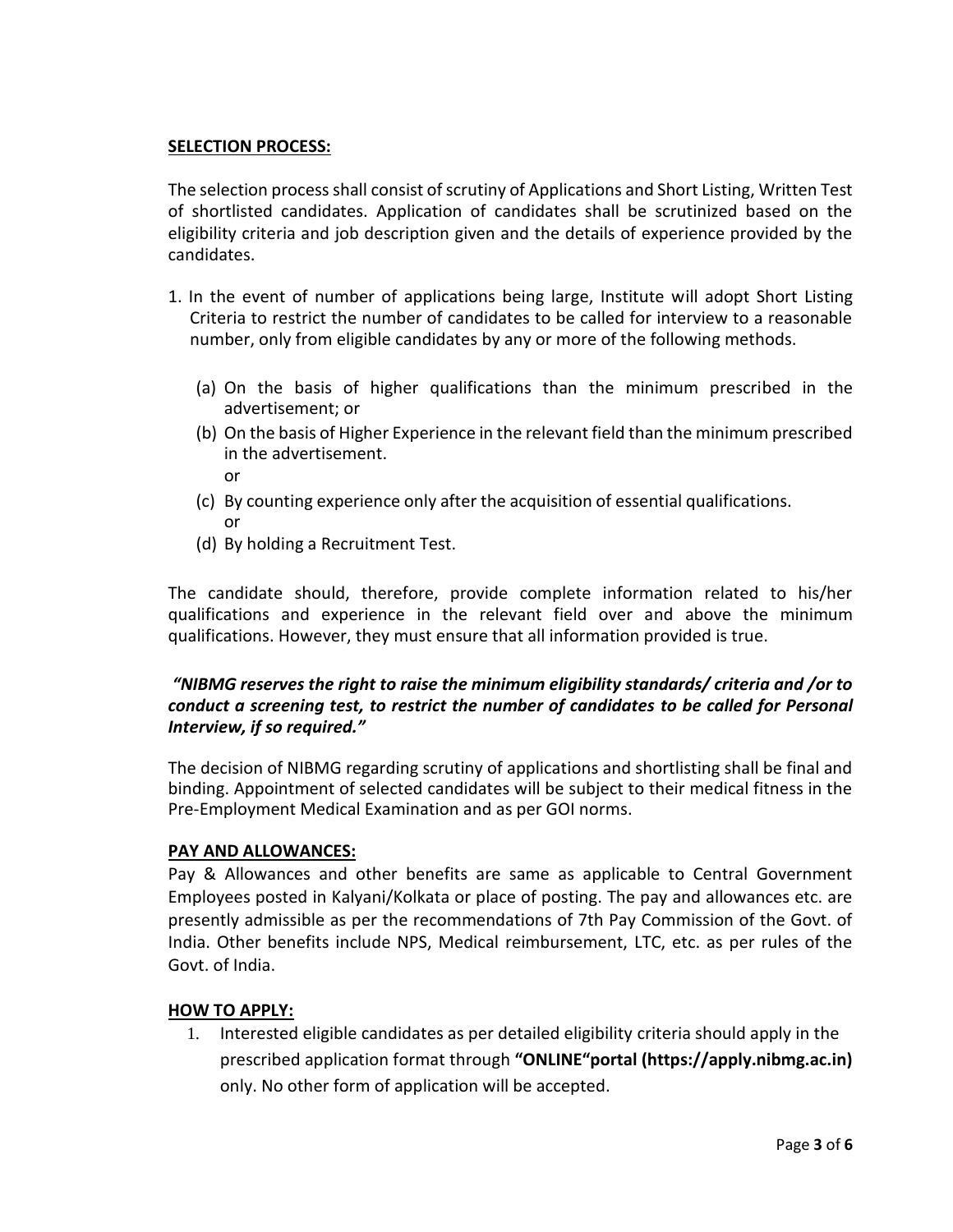- 2. Duly signed hard copy (Print out) of the successfully submitted online application along with Demand Draft and self-attested copies of essential documents should be sent to the address mentioned below in an envelope by SPEED POST/ COURIER SERVICE only.
- 3. Rs 100/- (Rupees One Hundred only) is payable by candidates towards nonrefundable application fees in the form of Account Payee Demand Draft drawn in favour of "NATIONAL INSTITUTE OF BIOMEDICAL GENOMICS", payable at Kalyani/Kolkata
- 4. List of essential documents need to send along with the Hard copy (Print out) of the successfully submitted online application are:
	- a) Account Payee Demand Draft of Rs 100/- (Rupees One Hundred only). (Not applicable to SC/ST/PwD/Ex-SM candidates) Candidate should write their name, POST ID, on the reverse of the Bank Draft.
	- b) Recent Passport Size Photograph
	- c) CV of the Applicant.
	- d) Documents related to Essential Qualification
	- e) Documents related to desirable Qualification
	- f) Documents related to Other Qualifications
	- g) Documents related to Experience

## **Experience Certificate: (Present as well as Previous)**

- (i) **Experience Certificate: -** Proof of Experience indicating post held, period of service. Pay scale/emoluments and area of experience. (In respect of PSU/Govt Employees indicating revised as well as pre revised pay scales with period details).
- (ii) Pay Certificate from concerned organizations (Govt/Public/Private Sector) in support of relevant pay scale/emoluments/equivalent level etc.)
- (iii) Chart clearly indicating Executive/Gazetted Officer Cadre in the Organisation and position of the applicant in the hierarchy for relevant experience.
- (iv) All proof of experience shall be self-attested by candidate.
- (v) Candidate will have to produce the originals for verification at the time of interview, if called for.
- **h) Proof of Date of Birth (Class X certificate / Birth Certificate)**
- *i)* **Caste Certificate for claiming Reservation/ Relaxation/concessions (as applicable)** *The Institute follows the Central list in the case of SC/ST, OBCs and PwD*.
- j) Any other relevant document
- **5. Once applied, the applicants are advised to check the Institute website (https://www.nibmg.ac.in) as well as their registered e-mail regularly for any updates. Further communication in connection with the recruitment process will be made through e-mail only.**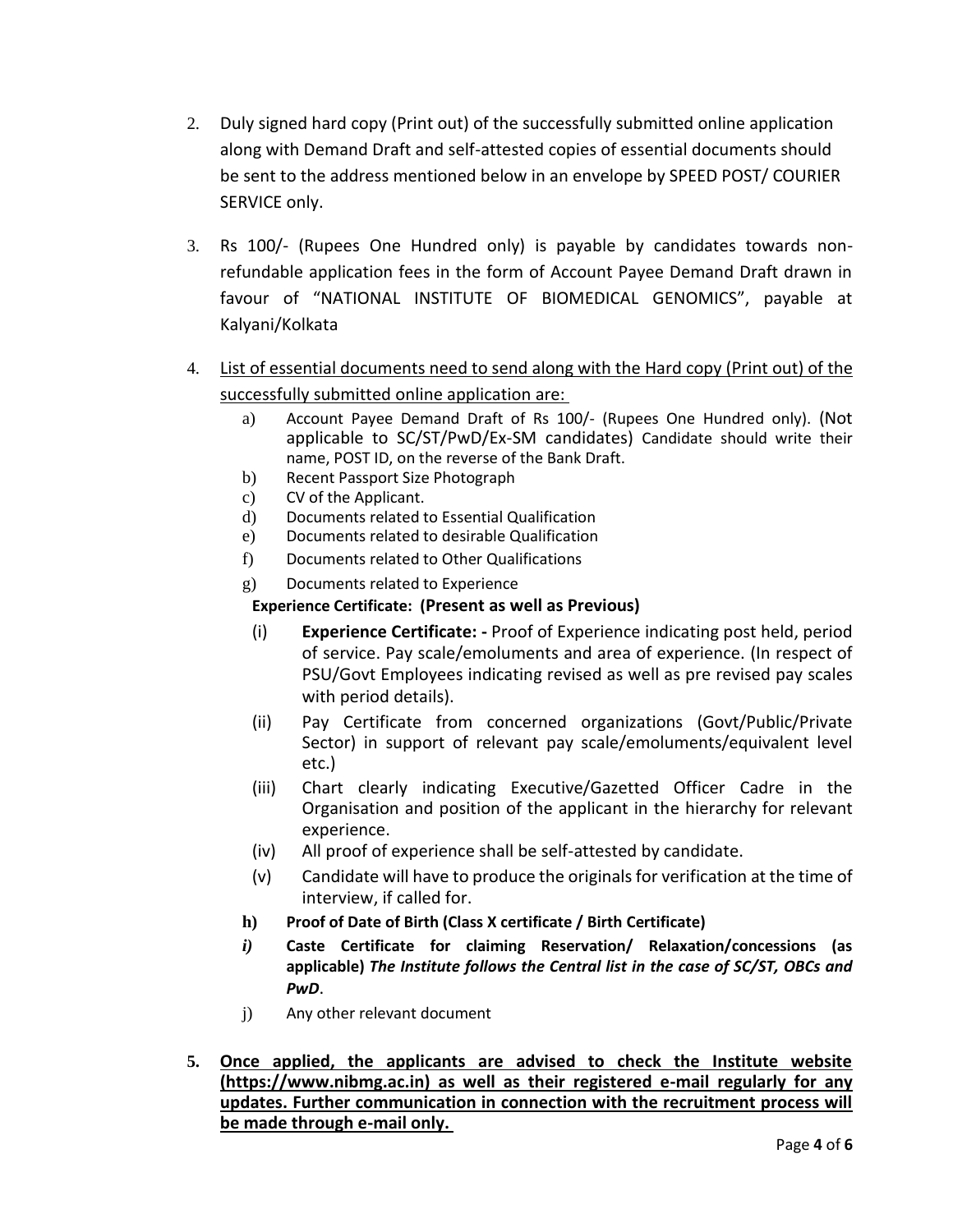**Calculation of age, qualification, experience etc. will be counted to the Closing Date of application against this advertisement. Traineeship period will not be counted as experience.**

## **GENERAL INFORMATION AND TERMS & CONDITIONS:**

- 1. Only Indian Nationals of age 18 years and above are eligible to apply for NIBMG.
- 2. Before applying, the candidates should ensure that he/she fulfils the eligibility criteria and other norms mentioned in the advertisement.
- 3. Essential qualification should be recognized in India and from a recognized Institution or University.
- 4. The experience requirement specified should be the experience acquired after obtaining the minimum educational qualifications required for the post.
- 5. Wherever CGPA/OGPA or Letter Grade in a degree/diploma is awarded, its equivalent percentage of marks must be indicated in the application form as per norms adopted by University/Institute.
- 6. All computations of age, qualification, experience etc. shall be counted to the *Closing Date of application against this advertisement*. **Traineeship period will not be counted as experience.**
- 7. If any certificate etc. is issued in a language other than Hindi/English, Candidates are advised to submit a certified translation of the same in either Hindi or English Language at the time of Interview, if called for.
- 8. Applications that are not in conformity with the requirements indicated in the advertisement, incomplete applications, or necessary documents as prescribed or received after the last date of online application will be rejected.
- 9. Mere submission of Application, fulfilment of the minimum prescribed qualification and experience will not vest any right on a candidate for being called for selection process. Candidature shall be considered valid only after receipt of completed application form and required documents, as indicated in the '**How to Apply'** section by the last Date of application for the post. *Only the candidates shortlisted by a duly constituted Selection Committee will be called for selection process.* The decision of the Institute regarding